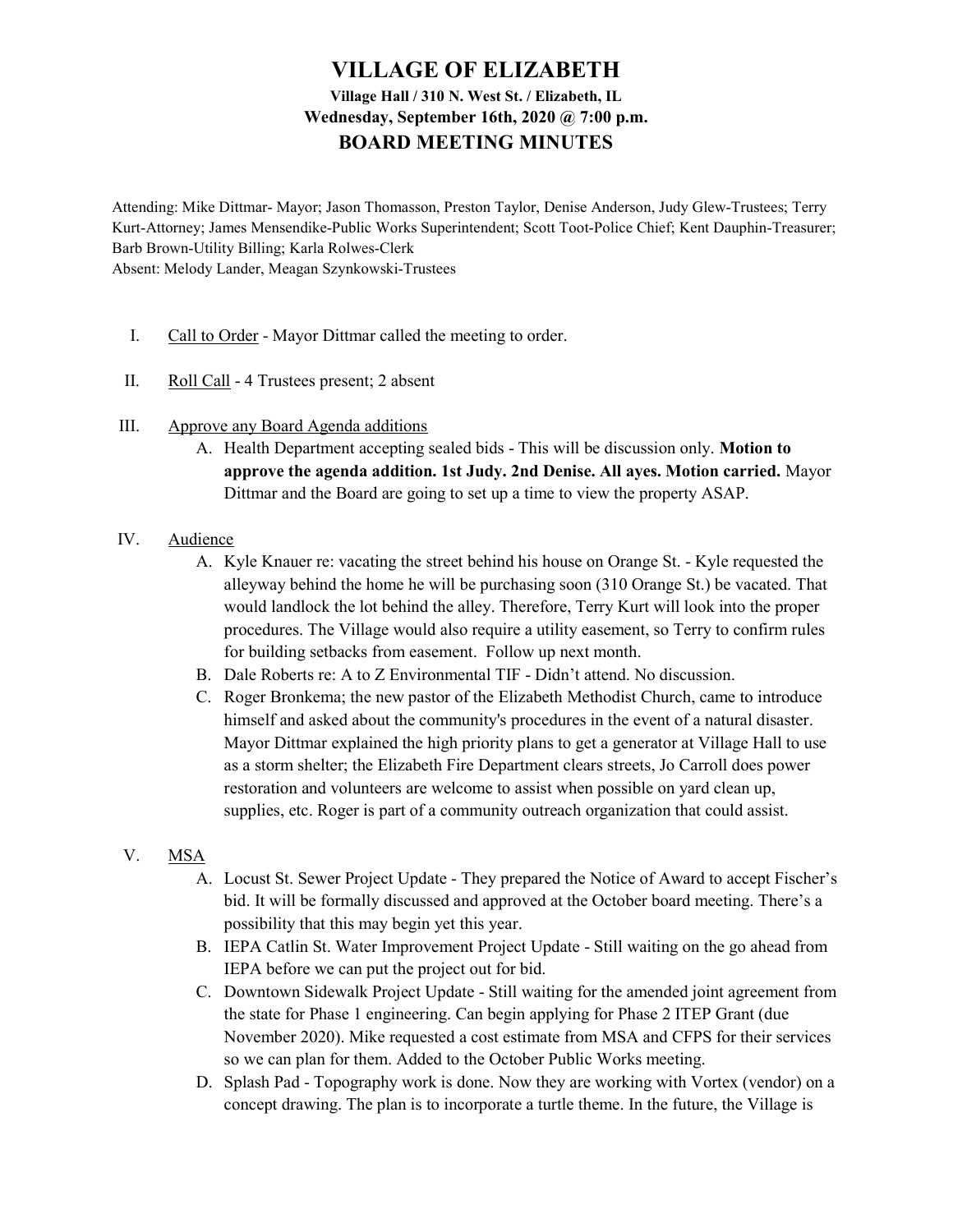going to publicly announce we are accepting donations to "sponsor" a vertical feature and mark that feature with a dedication plate. Jared brought up the parking lot. We need to coordinate the parking lot resurfacing with the splash pad concept. This was added to the PW & Admin meetings for next month to discuss funding options and what route to go in fixing it.

- 1. Set a date for design meeting Email will be sent with date options for next week or the first week of October.
- E. Poplar Drive Extension Cost Estimates Jared said he will have this to present at the October Public Works meeting. Mike said this is a priority because if it isn't going to be feasible then we want to move on to other options.

#### VI. CFPS, Inc.

- A. IEPA Water Improvement Project Still waiting on IEPA approval.
- B. Locust St. Sewer Project Confirmed that we have the paperwork from USDA to be approved tonight, which we do (loan resolution). Originals will be sent overnight to Lorali Heintzelman (USDA) tomorrow.
- C. Splash Pad Update Waiting to hear back from the IDNR on environmentals that were sent.

#### VII. Police Report

A. Discussion and possible action on purchasing a squad car camera from the Stockton Police Department (approx. \$800) - Motion to approve the purchase. 1st Denise. 2nd Judy. Roll call vote. All ayes. Motion carried.

#### VIII. Minutes

- A. Regular / August 2020 Motion to approve. 1st Preston. 2nd Denise. All ayes. Motion carried.
- B. Joint Review Board Meeting (8/25/20) Motion to approve. 1st Denise. 2nd Preston. All ayes. Motion carried.
- C. Special Board Meeting (9/2/20) Motion to approve. 1st Denise. 2nd Preston. All ayes. Motion carried.
- IX. Consent Agenda Motion to approve. 1st Judy. 2nd Denise. Roll call vote. All ayes. Motion carried.

### X. Finances

- A. Treasurer's Report Kent delivered the report.
- B. Payment of Bills Motion to pay the bills. 1st Preston. 2nd Jason. Roll call vote. All ayes. Motion carried.
- C. Budget
- XI. Committee Reports
	- A. Public Works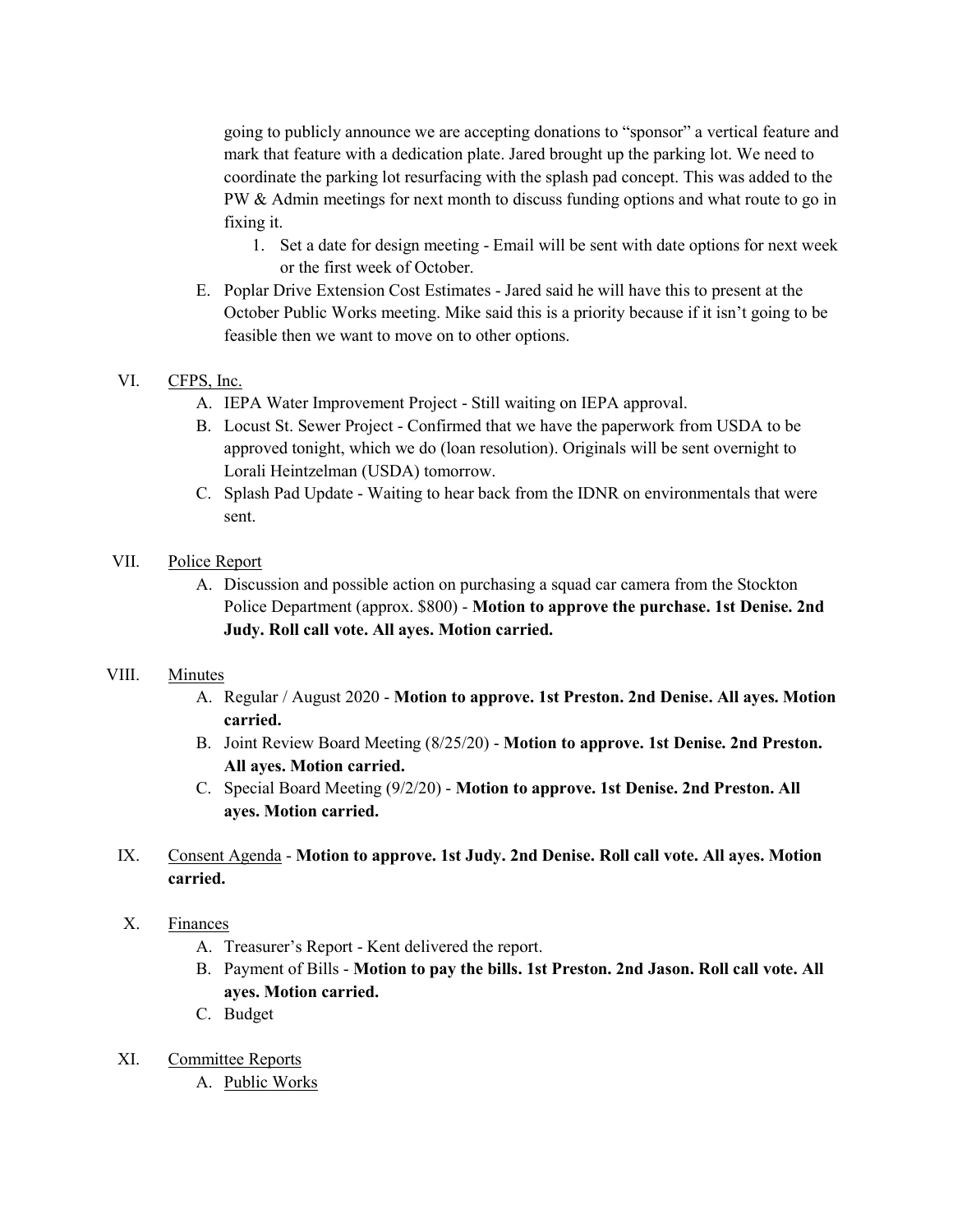- 1. Approve cost share for driveway approach at 101 & 103 Elm Lane (shared driveway) for \$1,050 - Motion to approve. 1st Jason. 2nd Denise. Roll call vote. All ayes. Motion carried.
- B. Administrative
- C. Economic Development

### XII. Attorney Comments

A. Update on IDOT Hwy 20 Maintenance agreement - The Village received a letter in response to our request to opt out of the 2007 maintenance agreement contract. IDOT stands behind it and isn't budging. Before COVID-19 the Village requested a meeting with IDOT to discuss this. That never happened. The Mayor of East Dubuque and Galena's City Administrator said to keep them in the loop on any response that we got. Therefore, Mayor Dittmar is going to reach out to those city officials and our State Rep., Andrew Chesney, tomorrow to collaborate a response to IDOT and reiterate the fact that our communities don't have the funds to maintain a federal highway. James feels that IDOT is in breach of the contract for not properly maintaining the states' portion of the highway, which in turn, is destroying our portion.

## XIII. Old Business (Other than Committee Mtg Minutes/Consent Agenda)

- A. Christmas Banner inventory James said that we have enough.
- B. Apple River Fort annexation update To date we haven't gotten a response from our formal request to annex (mailed on 8/25/20). Will wait until next month to do a follow up if still no response.
- C. Streicher property survey (Sycamore St.) Karla will continue to work on getting prices on this. Follow up at the October Public Works meeting.

#### XIV. New Business (Other than Committee Mtg Minutes/Consent Agenda)

- A. Approve the amended FY21 Appropriation Ordinance (#2020-0916A) Motion to approve. 1st Preston. 2nd Denise. Roll call vote. All ayes. Motion carried.
- B. Discussion and possible action on approving amended ordinance 7-2-6 (to increase the parking fine from \$10 to \$20) (#2020-0916B) - Motion to approve. 1st Jason. 2nd Denise. Roll call vote. All ayes. Motion carried.
- C. Discussion and possible action on approving the USDA Loan Resolution for the Locust St. Sanitary Sewer System - Motion to approve the resolution. 1st Jason. 2nd Denise. Roll call vote. All ayes. Motion carried.
- D. Discussion and possible action to amend Ordinance 9-3-4 to include the "Water Only" meter option (#2020-0916C) - Motion to approve. 1st Denise. 2nd Preston. Roll call vote. All ayes. Motion carried.
- E. Discussion and possible action on the TIF Inducement for 145 N. Main St. (Steve McIntyre) (#2020-0916D) - Motion to approve the inducement agreement. 1st Jason. 2nd Judy. Roll call vote. All ayes. Motion carried.
- F. Trick or Treat Motion to approve trick or treating from 4-7 p.m. on 10/31 following the guidelines set in place by the IDPH. 1st Denise. 2nd Jason. All ayes. Motion carried.